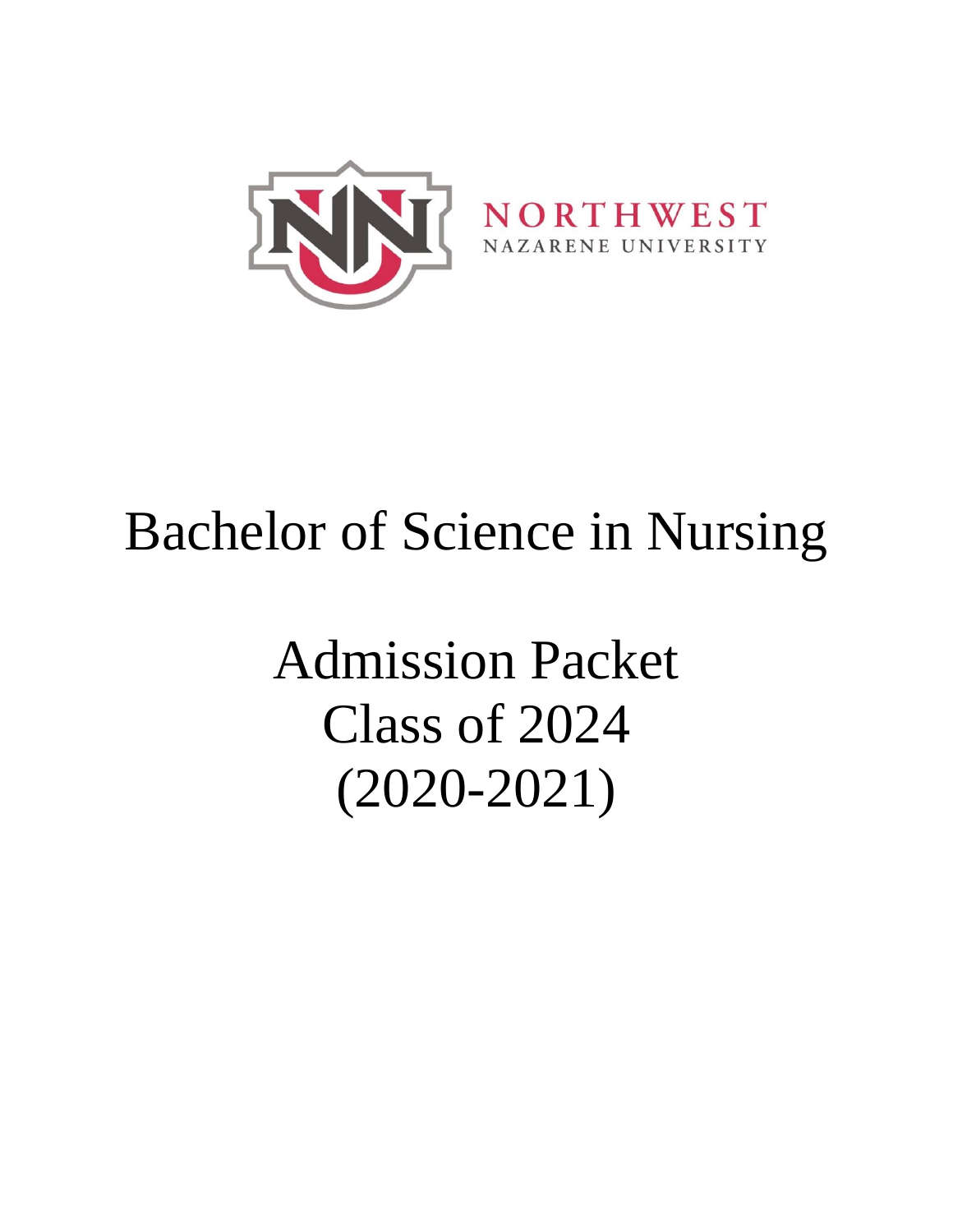

Dear NNU Baccalaureate Nursing Student:

On behalf of the nursing faculty, I congratulate you on your choice of majors. Hands down, nursing is one of the most difficult majors, but it is also one of the most highly respected. Nursing is a profession that makes a difference in the lives of others, and you will find it brings changes to your life at the same time. The art and science of nursing exemplify a life of learning and service to others. The pursuit of this profession will bring you great satisfaction.

Application for admission to the BSN program is required and must be submitted before consideration into the program. I welcome your application if you have met the requirements listed in the enclosed Admission Packet.

Thank you for your interest. I look forward to receiving your application.

Sincerely,

Lucie L Sutherland

Leonie Sutherland, PhD, RN Dean, College of Nursing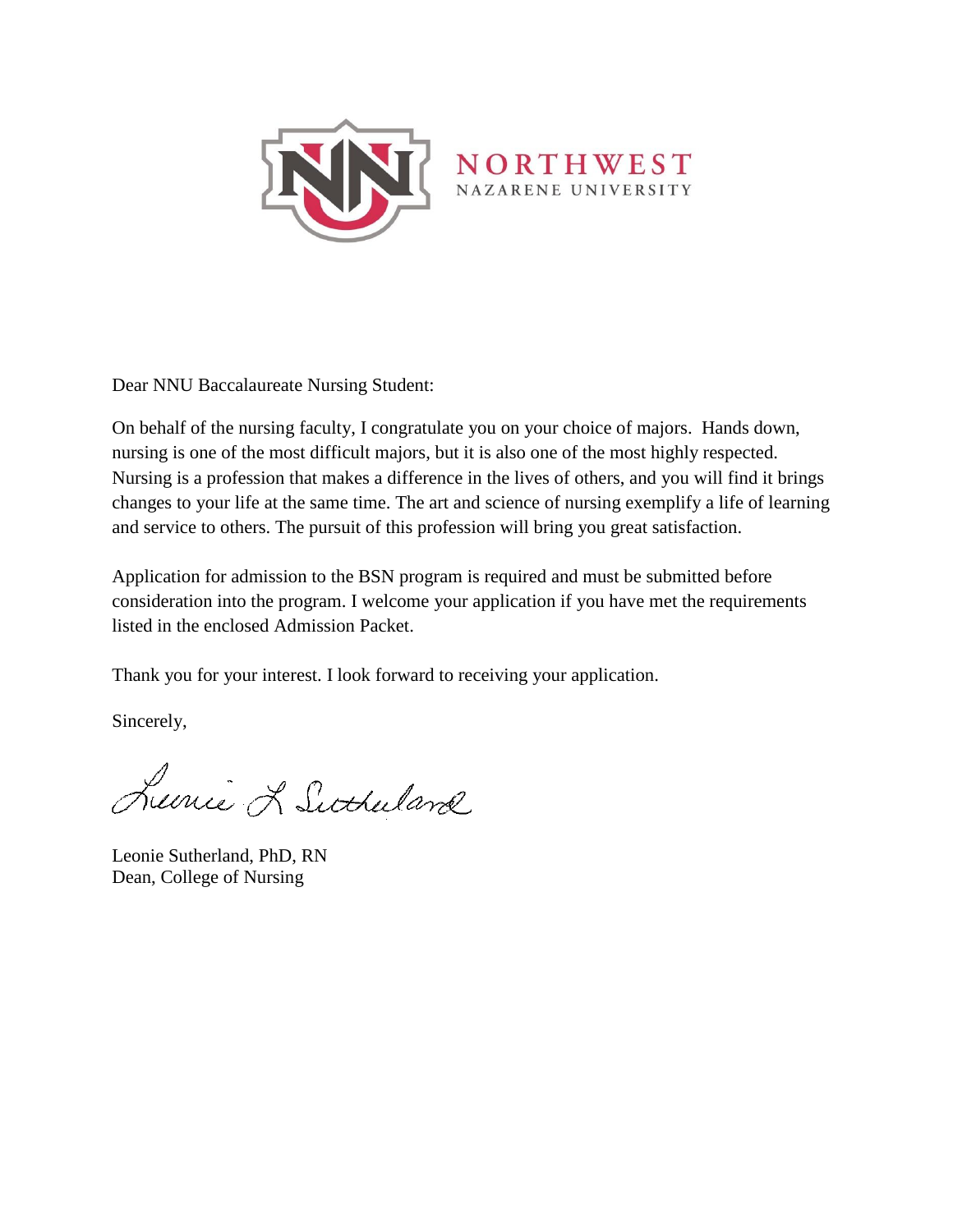#### **Admission Policy – Department of Nursing Pre-Licensure Program**

#### **I. Requirements for Admission to the Department of Nursing Program Pre-Licensure Program**

- 1. Apply to NNU. The applicant must apply and be notified of acceptance to the university before applying to the BSN Program.
- 2. Apply to On-Campus BSN Program.
	- All pre-requisites are included in the Admissions Packet.
	- An applicant may request to meet with a pre-major advisor to review the application process and pre-requisites prior to applying by emailing nursing@nnu.edu. \*

To be eligible for admission into the BSN Program:

- o Earn a minimum grade of "C" in all prerequisite courses.
- o Earn a cumulative GPA of 3.0 on a scale of 4.0 in the courses required for the admission. (see below)
- o Successfully complete the Standardized Entrance Exam.
- o Pass an interview with a member of the BSN Program Admission Committee.
- o Review and agree to meet the *Technical Standards for the Nursing Program* in the Admission Packet.
- $\circ$  Must be 18 years old by Sophomore year,  $2<sup>nd</sup>$  semester (must be 18 for the clinical rotation).

#### *After notification of acceptance:*

- 1. Must submit proof of a physical examination (on specified form) and required immunizations.
- 2. Must successfully pass a background check through the designated agency.

*Admission to the BSN program is not guaranteed. Each applicant will be evaluated based upon on admission's rubric that combines points from the interview, the standardized entrance exam score, and GPA. Details for point breakdown are available in the admission packet.*

\*It is recommended that students meet with the pre-nursing advisor prior to applying. *Contact us at [nursing@nnu.edu](mailto:nursing@nnu.edu)*

#### **II. Prerequisite Courses for Admission to the Pre-Licensure Nursing Program**

Admission to the Department of Nursing Pre-Licensure Program will be accepted based on successful completion of the following prerequisite courses. Minimum grade of "C" required. The admission GPA will be calculated on the following ten pre-requisite courses either taken at NNU or other equivalent transfer course.

#### **Fall Admission**

BIOL 2010 Human Anatomy and Physiology I (3) BIOL 2010L Human Anatomy and Physiology I Lab (1) BIOL 2030 Human Anatomy and Physiology II (3) BIOL 2030L Human Anatomy and Physiology II Lab (1)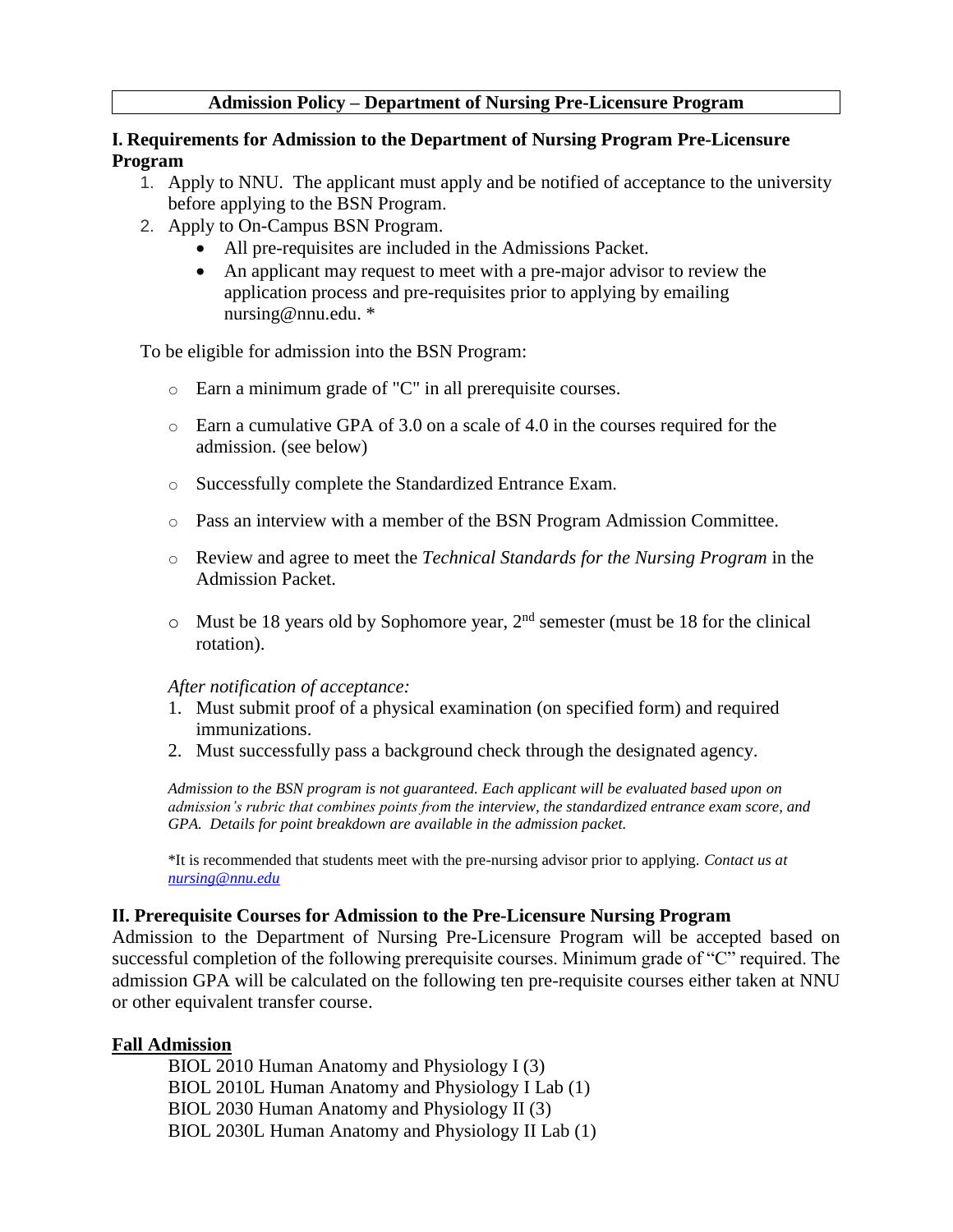CHEM 1210 Principles of Organic and Biochemistry (3) CHEM 1210L Principles of Organic and Biochemistry Lab (1) ENGL 1030 University Writing and Research (3) NURS2100 Medical Terminology (1) PSYC 1550 Introduction to Psychology (3) +CLTA1550 Cultural Anthropology (3) or Intro to Sociology (3)

**Spring Admission** It is strongly recommended to have the following courses completed along with the courses listed for Fall Admissions:

BIOL2420 Microbiology (3) BIOL2420L Microbiology Lab (1) PSYC2100 Lifespan Development (3)

*+For transfer students, the BSN Program will accept either an Introduction to Sociology course or an Introduction to Cultural Anthropology course.*

**All equivalent transfer course grades must be submitted to NNU's registrar by May 30 for admission to the Fall. Please contact the nursing office for details for admission to the Spring.** The BSN Program will not accept "pass/fail" on prerequisite courses; all courses *must* have a letter grade. Points are assigned for the CLEP and AP test scores. *A transcript from CLEP and/or the AP Board are required for evaluation*.

 Conversion for CLEP Exam Conversion for AP Exam **CLEP SCORE EQUIVALENT GRADE AP SCORE EQUIVALENT GRADE** 50 C 3 C 55 (C+ d) 4 B 60 B- 1 5 A 65 B  $70$  B+

Pre-requisite courses from a quarter system school must have a two and/or sometimes three sequence to meet the program requirements (e.g., NNU's ENGL1030 requires all three course sequences at Oregon Community Colleges: WR121, WR122, WR123).

#### **III. Co-requisite Courses for the Pre-Licensure Nursing Program**

The following courses may be taken previously or concurrently with the nursing program. Minimum grade of "C" required:

BIOL2420 Microbiology (3) BIOL2420L Microbiology Laboratory (1) BIOL3820 Pathophysiology (3) KINE2730 Nutrition across the Lifespan (2) MATH2240 Elementary Statistics (3) PHIL3600 Clinical Ethics (3) PSYC 2100 Lifespan Development (3)

75 A-80 A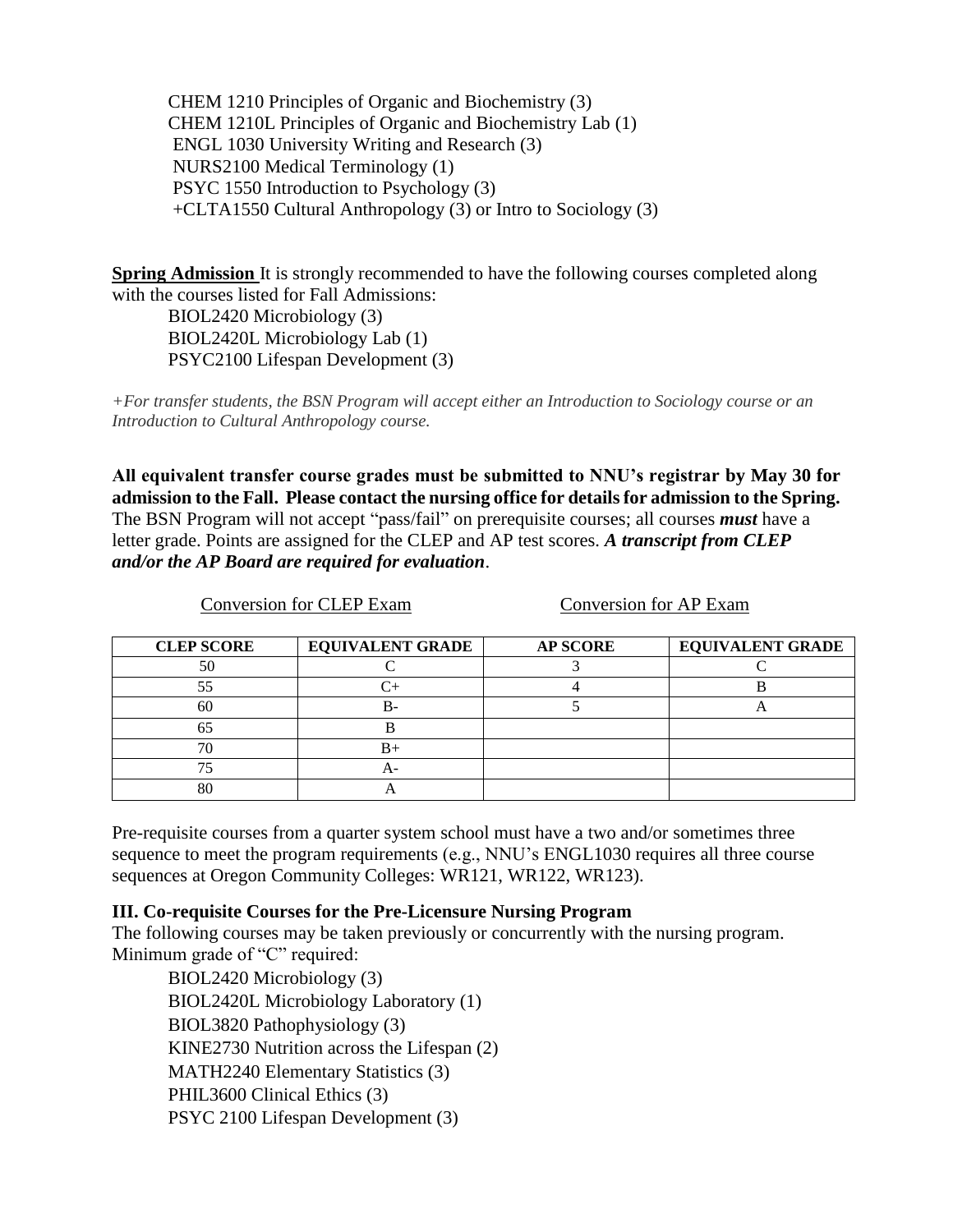# **Timeline of Application & Selection Process**

#### **Submission of Application**

Submit the online *Application for Admission to the Department of Nursing Pre-Licensure Program* after you have been accepted to NNU. You can find the application at *nursing.nnu.edu.* **All late applications will be submitted for the next cohort admission.**

#### **Timeline**

|                                                                                | <b>FALL ADMISSION</b>                                      | <b>SPRING ADMISSION</b>                                                                 |
|--------------------------------------------------------------------------------|------------------------------------------------------------|-----------------------------------------------------------------------------------------|
| <b>NNU Application</b>                                                         | Open                                                       | Open                                                                                    |
| Acceptance to NNU                                                              | Before February 12,<br>2021                                | Before September 10, 2021                                                               |
| Application to Nursing Program                                                 | February 16, 2021 by<br>12:00 pm                           | September 13, 2021 by 12:00 pm                                                          |
| <b>Online Interviews</b>                                                       | By March 29, 2021                                          | By October 15, 2021                                                                     |
| Any second interview                                                           | By April 9, 2021                                           | By October 29.2021                                                                      |
| <b>HESI A2 Exam</b>                                                            | By April 30, 2021                                          | By October 29, 2021                                                                     |
| <b>Final Transcript</b>                                                        | May 2, 2021 by 12:00<br>pm                                 | Unofficial Transcript with Fall<br>grades + Midterm Grade Report<br>by November 5, 2021 |
| <b>Email Letter of Provisional</b><br>Acceptance (pending<br>background check) | June 1, 2021                                               | November 8, 2021                                                                        |
| Background check submitted                                                     | June 18, 2021                                              | November 29, 2021                                                                       |
| <b>Full Admission Letter</b>                                                   | On receipt of cleared<br>background check                  | On receipt of cleared background<br>check and official transcript                       |
| Letter of Intent                                                               | Within 72 hours of<br>receipt of full admission<br>letter* | Within 72 hours of receipt of full<br>admission letter                                  |
| Uniforms with embroidery                                                       | August 31,2021                                             | January 11, 2022                                                                        |
| <b>Clinical Documentation Forms</b>                                            | August 31, 2021                                            | January 11, 2022                                                                        |

\*Students accepted for the fall admission cohort, with at least 55 admission points, may select a start date of August 2021 or January 2022 with guaranteed admission.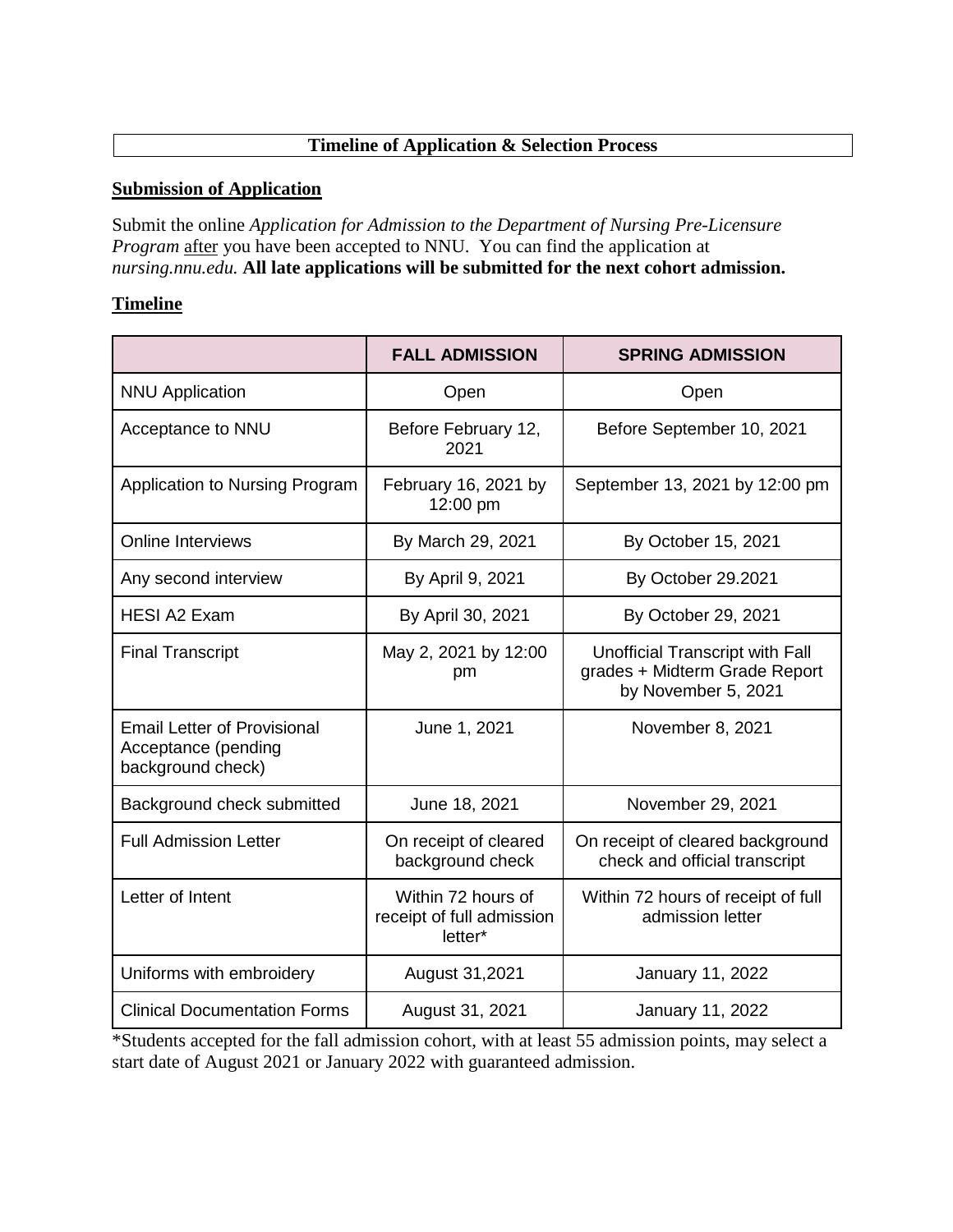Students are responsible for completing background checks throughout the Program**.** All students selected for admission to the BSN Program, will be admitted with conditional status until the background check results are reviewed.

Complete instructions about when and where to obtain a background check will be included once a student is conditionally admitted to the BSN Program. Background checks performed for any other agency *cannot* be used for admission to NNU's clinical programs.

# **Wait List**

Applicants who are qualified for the admission cohort but did not receive admission will be placed on a wait list. If a student who is selected for admission forfeits the opportunity to enter the program, the next qualified applicant on the wait list will be given the entry option for that admission cohort.

Qualified applicants who remain on the wait list once the semester begins may request that their application and associated admission points be retained for one (1) admission cycle (the next immediate regular admission cohort). Their admission and admission points will be considered competitively along with all other applicants in the subsequent cohort. Applicants, who again remain on the waitlist after a second admission cycle, will be required to initiate the entire process again. It is recommended that students who initiate the entire process following two (2) waitlist experiences, meet with their advisor to discuss options for improving their application qualifications. The applicant can complete this request by contacting the BSN Program Coordinator.

Qualified applicants on the wait list with at least 55 admission points, will be guaranteed admission into the next cohort, for the same academic year only.

# **Selection Process**

The selection process will be based upon the following criteria:

# **1. Standardized Entrance Examination**

The BSN Program will be offering the HESI Admission Assessment Exam (HESI A2). Students will be tested in three main academic areas – English Language, Math, and Science – two personal assessment areas and a critical thinking component are included as follows:

- English Language
	- Reading Comprehension
	- Vocabulary and General Knowledge
	- Grammar
- Math
	- Basic Math Skills
- Science
	- Biology
	- Chemistry
	- Anatomy and Physiology
- Learning Profile
	- Learning Style
	- Personality Profile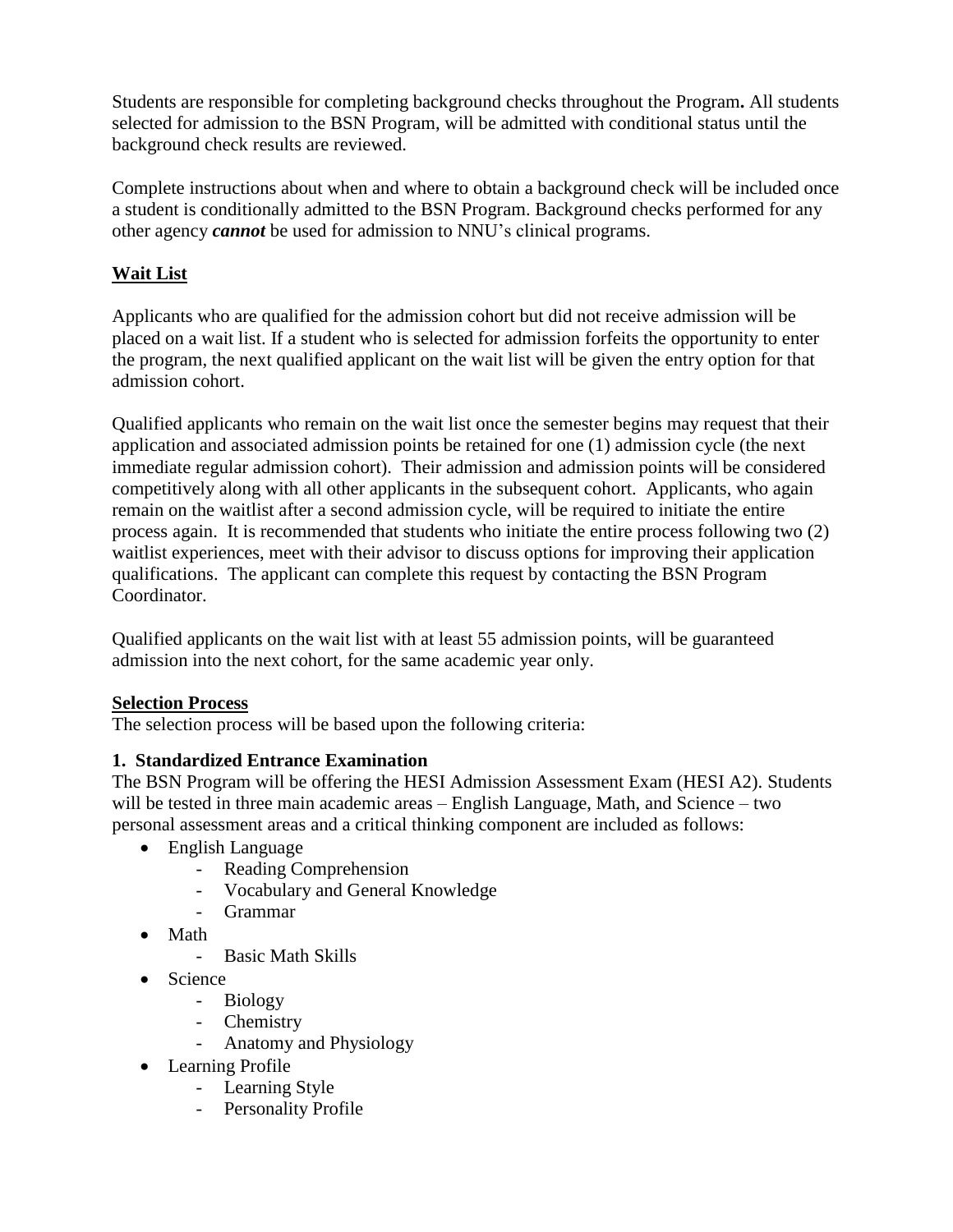Students must pass the HESI A2 exam with a minimum score of 75% to be eligible for the NNU Nursing Program. The HESI A2 exam can be taken twice during the application period (September – April for the fall cohort; March – November for the spring cohort). The higher of the two scores will be used for selection. All exams will be purchased at the student's expense.

Students can sign up for one of the testing dates with the BSN Program Coordinator or take the exam at another testing site (will designate NNU at the time of testing). There may be an additional cost to send the transcript to NNU. If you take the exam at a different location, please check with the Program Coordinator to ensure your transcript has been sent to NNU. Failure to have transcript sent to NNU by the deadline, will result in disqualification from admission.

| <b>HESI A2 Percentage</b> | <b>HESI A2 Composite Score</b> | <b>Points</b> |
|---------------------------|--------------------------------|---------------|
| 75%                       | 232.5                          |               |
| 76% - 80%                 | $235.6 - 248$                  | 20            |
| $81\% - 85\%$             | $251.1 - 263.5$                | 25            |
| 86% - 90%                 | $266.6 - 27.9$                 | 30            |
| $91\% - 95\%$             | $282.1 - 294.5$                | 35            |
| $96\% - 100\%$            | $297.6 - 310$                  | 40            |

#### **HESI A2 Exam Composite Score:**

## **2. Grade Point Average of Nursing Pre-Requisite Courses**

Students wishing to pursue a Bachelor of Science degree in nursing should follow the recommended *Plan of Study* and complete the pre-nursing prerequisite courses. Students must earn a minimum grade of "C" and a cumulative GPA of 3.0 on a 4.0 scale in prerequisite courses listed below. The BSN Program will not accept a pass/fail on prerequisite courses - all courses *must* have a letter grade. Points are assigned for the CLEP and AP test scores. *A transcript from CLEP and/or the AP Board are required for evaluation*. Please call the nursing office (208- 467-8650) for more information.

## **Fall Admission**

BIOL2010. Human Anatomy and Physiology I BIOL2010L. Human Anatomy and Physiology I Laboratory BIOL2030. Human Anatomy and Physiology II BIOL2030L. Human Anatomy and Physiology II Laboratory CHEM1210. Principles of Organic and Biochemistry CHEM1210L. Principles of Organic and Biochemistry Laboratory ENGL1030. University Writing and Research NURS1000. Intro to Professional Nursing NURS2100. Medical Terminology PSYC1550. Introduction to Psychology **\***CLTA 1550. Cultural Anthropology

## **Spring Admission**

It is strongly recommended to have the following courses completed along with the courses listed for Fall Admissions:

BIOL2420 Microbiology (3)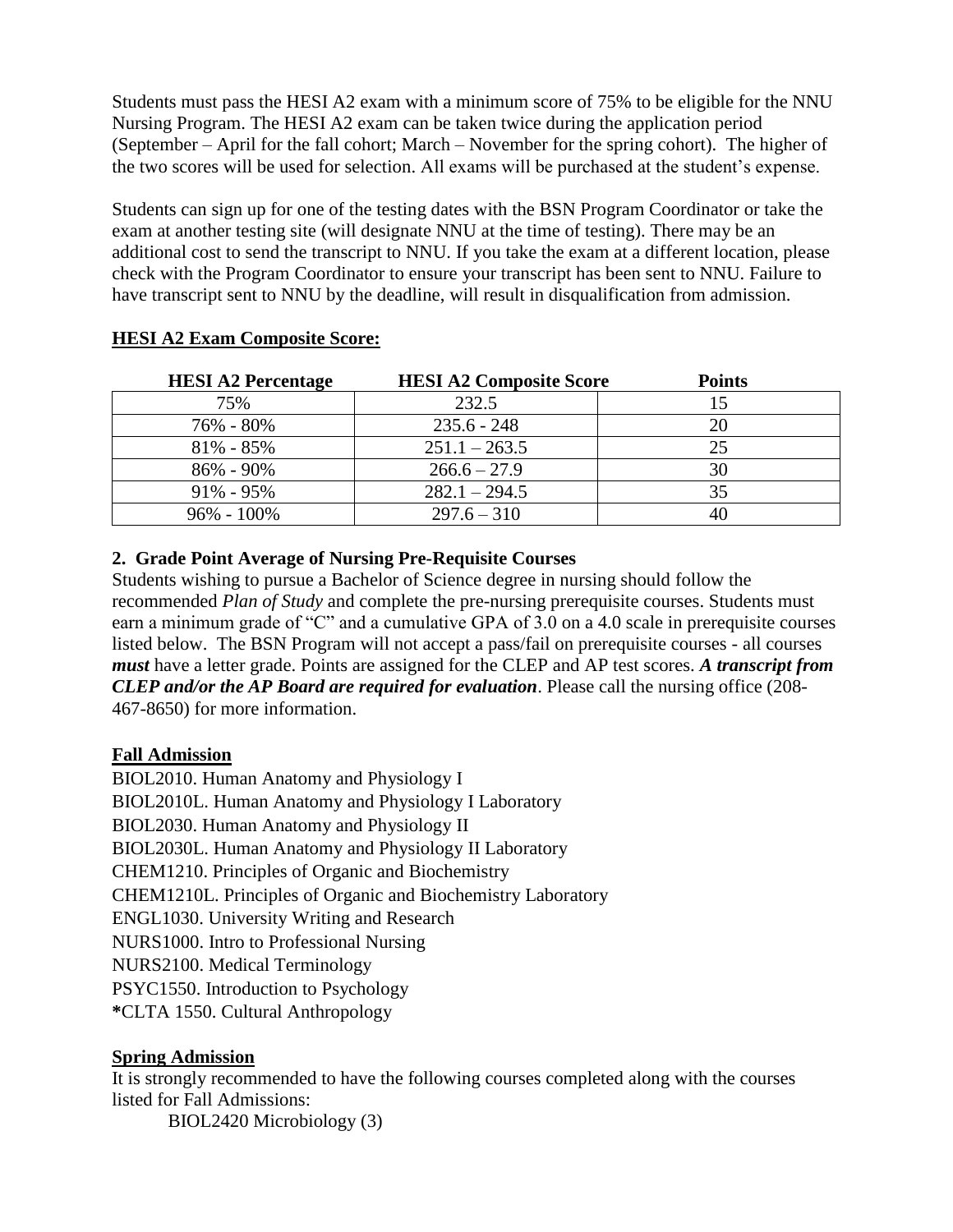## BIOL2420L Microbiology Lab (1) PSYC2100 Lifespan Development (3)

*\*The BSN Program will accept either an Introduction to Sociology course or an Introduction to Cultural Anthropology course.*

A minimum GPA of 3.0 must be obtained in order to be considered for ranking in the BSN program.

| GPA           | <b>Points</b> |
|---------------|---------------|
| $3.00 - 3.24$ | 20            |
| $3.25 - 3.49$ | 25            |
| $3.50 - 3.74$ | 30            |
| $3.75 - 4.00$ | 35            |

#### **3. Interview with Admission and Progression Committee**

Students will be required to complete an admission interview. The admission interviews are completed through an online interview service. Details on the interview will be provided to the student via email after their nursing application has been received. Students may be asked to complete a second interview with members of the Admission Interview Committee.

Up to *15 points* will be given to students that complete the interview process. These points will be added into the combined total for ranking. Students must pass the interview for entry into the nursing program. The Admission Interview Committee will review students receiving less than 10 points on the interview. Students, who do not pass the interview, will be notified in early April (fall admit)/late October (spring admit). The BSN Program will not disclose results or details from the interview.

## 4. **NNU Preference Points**

NNU students will receive preference points for taking courses at NNU towards admission.

| <b>Additional NNU Points</b> |                                                                    |  |
|------------------------------|--------------------------------------------------------------------|--|
| <b>Points</b>                | <b>Successful Completion of Courses at NNU</b>                     |  |
| 2 pts.                       | Intro to Professional Nursing                                      |  |
| 4 pts.                       | Completing 3 to 8 credits at NNU                                   |  |
| 6 pts.                       | Completing 3 to 8 credits at $NNU + Intro$ to Professional Nursing |  |
| 6 pts.                       | Completing 9 to 13 credits                                         |  |
| 8 pts.                       | Completing 14 to 18 credits                                        |  |
| $10$ pts.                    | Completing 19 to 23 credits                                        |  |

*For students with the same overall admission score, preference will be given to the NNU student.*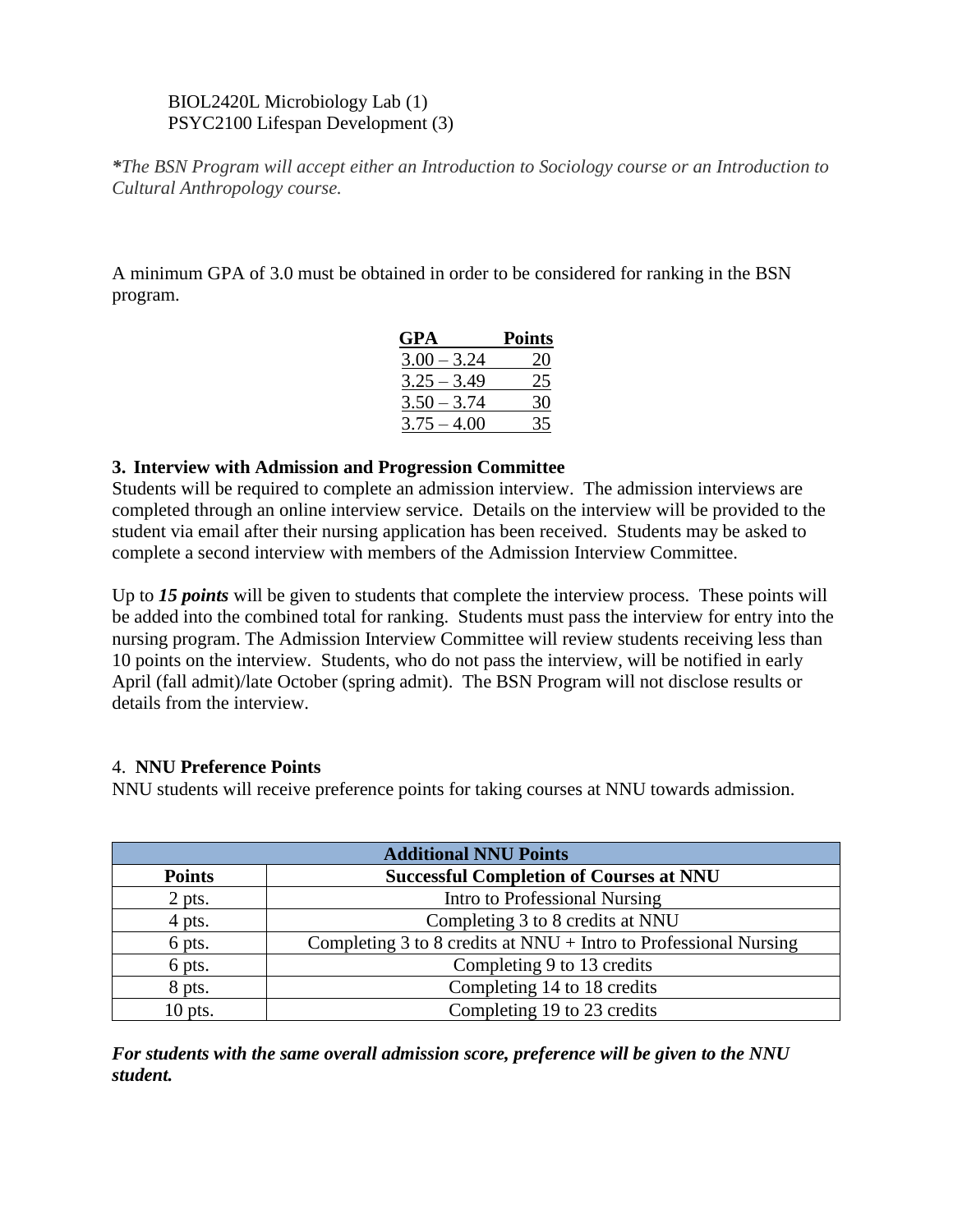Two positions in each admission cohort will be reserved for NNU Veteran/ROTC candidates who meet the basic eligibility requirements, regardless of ranking. The combined total points from the interview, GPA, and the composite score from the A2 exam must be at least 45 to be considered eligible for selection into the College of Nursing BSN Program. These two positions will be forfeited to the overall eligibility pool annually, if NNU Veteran/ROTC students do not meet qualifications.

#### **Acceptance**

The steps after admission are as follows:

- Upon receiving the *conditional* acceptance letter to the BSN program, students are to complete and pass a background check.
- Once the background check has been cleared, students will receive a full admission letter from the BSN Program with instructions on completing all health requirements.
- All documents must be ready for submission during Orientation to the BSN Program **by the designated deadline of August 31, 2021(fall admit)/January 11, 2022(spring admit) or forfeit the opportunity to enter the program**.

Students who may have a criminal record and are applying to Northwest Nazarene University's BSN program, please note the following statement, *Idaho Board of Nursing Position Regarding Licensure and Discipline (11-11-04, revised July 2008)*.

#### **IDAHO BOARD OF NURSING POSITION REGARDING LICENSURE AND DISCIPLINE**

In fulfilling its mission to safeguard the public health, safety and welfare, the Board is committed to licensure and discipline activities that are prompt, fair and appropriate to public protection. The Board evaluates information received as a part of the application process, considers complaints and other allegations of misconduct and responds appropriately, carefully crafting its decisions in disciplinary and licensure matters. In discipline and licensure matters, the Board acts as a committee of the whole, assisted by professional staff and legal counsel.

Applications for licensure may be denied if there is evidence that the applicant would not practice safely and effectively. Applications reflecting a history of criminal conviction are reviewed on a case-by-case basis. Among other factors, the Board considers the nature of each criminal conviction; context of the criminal act, time elapsed since the most recent conviction, continued concerns of competency to safely practice, and efforts at rehabilitation. Minor crimes may be disregarded while more serious offenses, those indicative of conduct potentially harmful to vulnerable patients or the public, will require more scrutiny.

The Board reacts promptly to written complaints and allegations of violations of the Nursing Practice Act and the Rules of the Board. All allegations are evaluated with respect to the merits of the individual case and the actual or potential harm to the public. Complaints are addressed on a priority basis, dealing first and most aggressively with those presenting the greatest risk to the public safety.

Investigating every minor incident does not necessarily ensure protection of the public. The Board recognizes that existing mechanisms within the employment setting may appropriately address many deficits in practice or behavior without direct Board involvement.

The Board's responses to substantiated violations of the Nursing Practice Act and the Rules of the Board fall within a continuum of disciplinary action that ranges from informal to formal, from moderate to extreme. Remedial measures or informal corrective actions are considered when appropriate and where protection of the public is not compromised. The Board considers suspension or revocation when there is evidence that there is real or potential risk to the public or when remediation, informal monitoring and/or practice limitation would serve no purpose or might compromise public protection.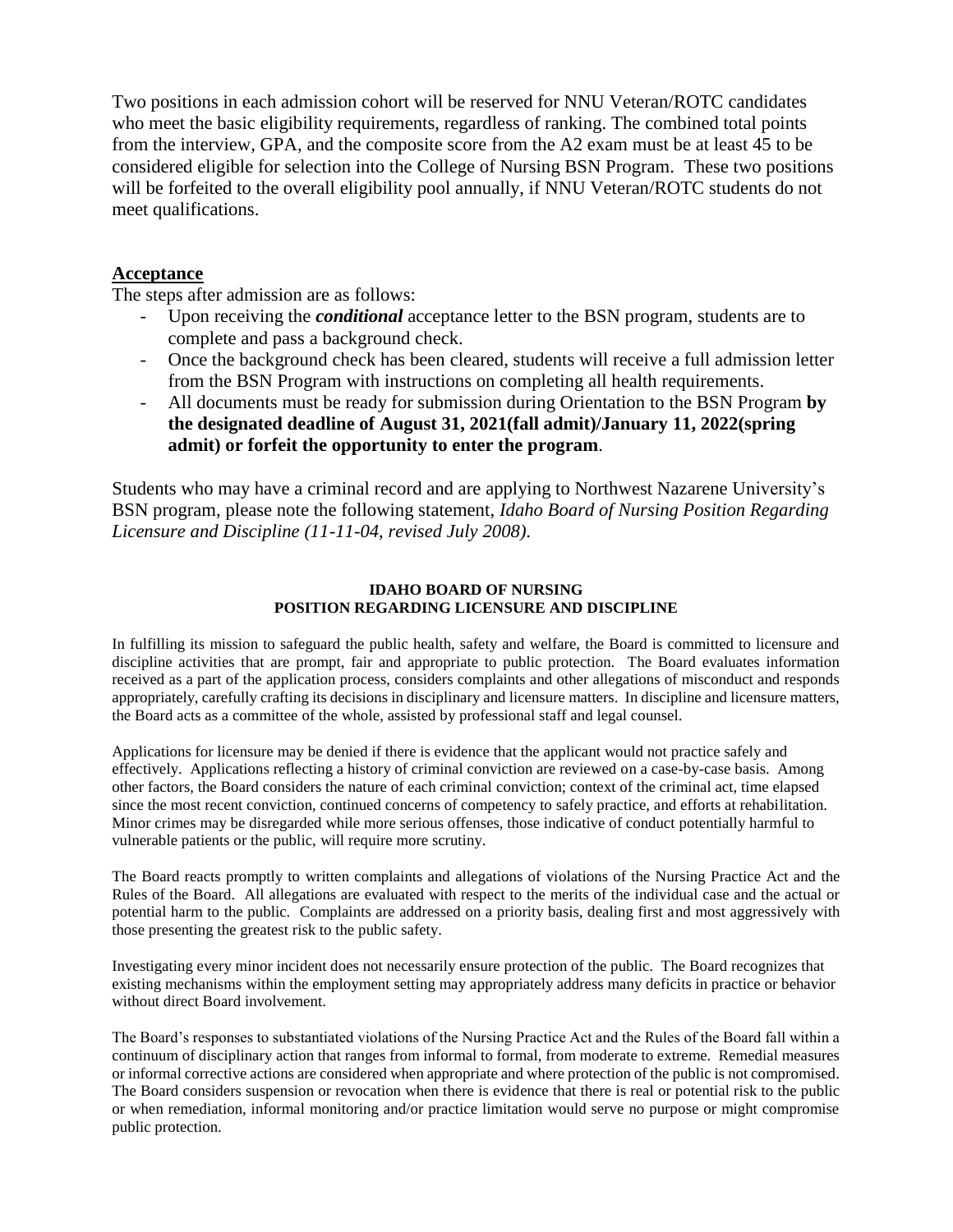Nurses who acknowledge that their practice is or may be impaired as a result of chemical dependence or mental illness and who are actively engaged in recognized recovery methods may be allowed to continue to practice nursing within carefully defined parameters. *Adopted – Board of Nursing 11/11/04; Revised – July,200*

# **Background Check Requirements**

Derogatory information obtained through the background check of the following nature can be the basis upon which student placement may be declined: (Timeframe is for the last 7 years unless otherwise noted)

- Felony convictions
- Withheld judgment for felonies
- Plea agreements to felony convictions
- Sexual assault, rape, indecent exposure, lewd and lascivious behavior, or any crime involving non-consensual sexual conduct committed at any time.
- Child abuse, sexual exploitation of children, child abduction, child neglect, contributing to the delinquency or neglect of a child, enticing a child for immoral purposes, exposing a minor to pornography or other harmful materials, incest, or any other crime involving children as victims or participants committed at any time.
- Homicide committed at any time.
- Drug trafficking committed at any time.
- Abuse, exploitation or neglect of a vulnerable adult (disabled or elderly) committed at any time.
- Assault or Battery
- Misdemeanor theft committed during the last 5 years or grand theft committed during the previous seven years.
- Offenses involving substantial misrepresentation of any material fact to the public or an employer including embezzlement, bribery, fraud, racketeering or allowing an establishment to be used for illegal purposes committed during the previous seven years.
- DUI within the last 3 years or more than one DUI in the past five years.
- First- or second-degree arson
- Kidnapping
- Mayhem
- Poisoning
- Forgery or fraudulent use of a financial transaction card
- Forgery and counterfeiting
- Insurance fraud
- Reckless endangerment
- Any other crime or penalty under law which gives rise to concern for the

appropriateness

of the individual to work in a healthcare setting.

Pending charges to any of the foregoing crimes may be deemed a crime and subsequently detrimental to the care of patients or a significant liability risk and may result in denied placement.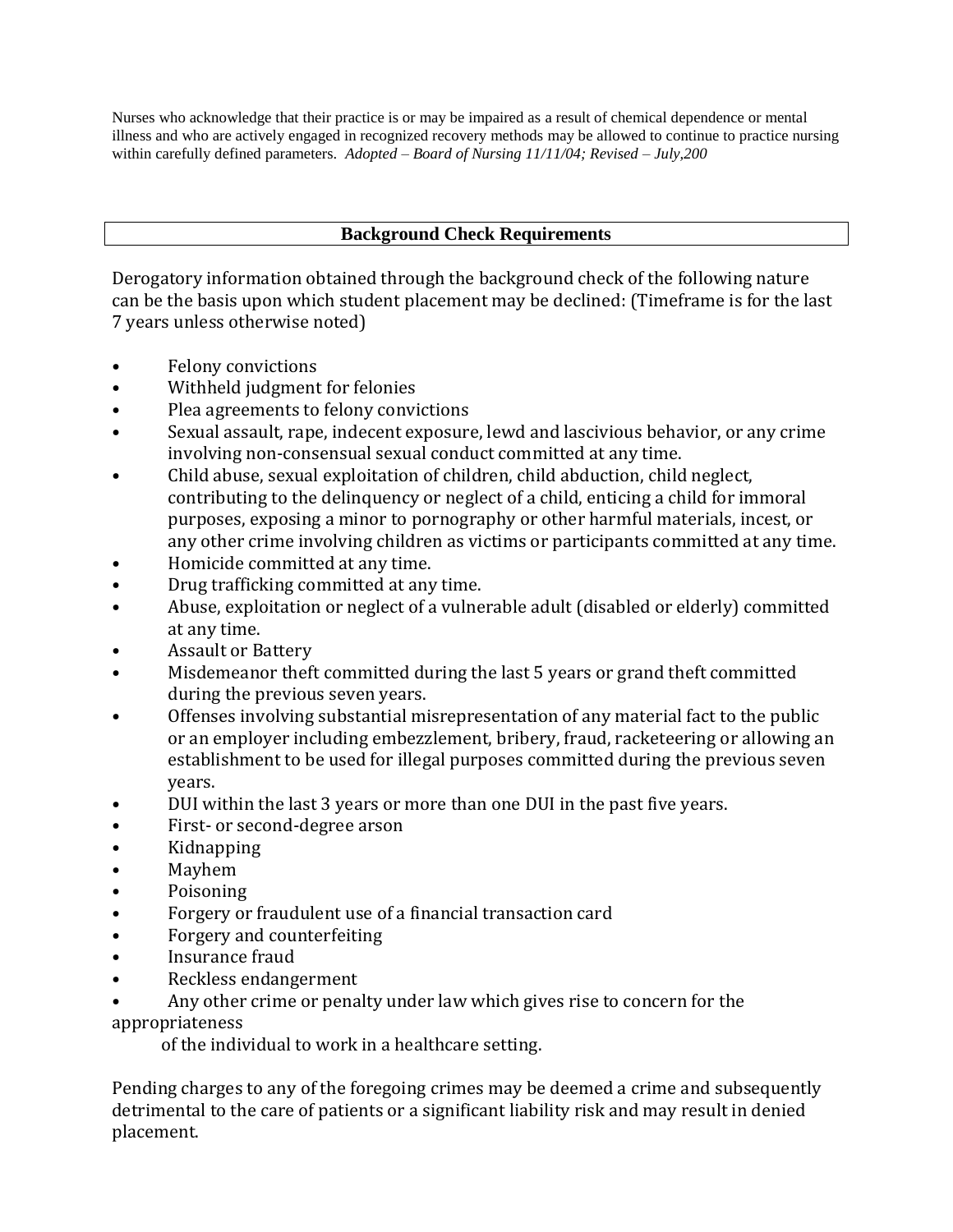#### **Technical Standards for the Nursing Program**

The goal of NNU's BSN Program is to prepare every student to think critically and practice nursing competently and compassionately in rapidly changing practice environments. All efforts are designed to build nursing knowledge, enhance nursing practice and patient safety, foster professional integrity, and ultimately improve the health outcomes of patients, families, and communities across the continuum of care. In addition, certain functional abilities are essential for the delivery of safe, effective nursing care during clinical training activities. Therefore, the faculty has determined that certain technical standards are requisite for admission, progression, and graduation from the nursing programs.

The BSN Program is committed to all students and desires to collaborate to develop innovative ways to ensure accessibility. We encourage students with disabilities to disclose and seek accommodations. (See *Accommodations for Students with Disabilities* for information on this process.)

The College of Nursing provides the following technical standards to inform incoming and enrolled students of the performance abilities and characteristics that are necessary to successfully complete the requirements of the nursing curriculum and provide effective and safe health care. To matriculate (enroll) the student must meet technical standards with or without reasonable accommodations and maintain related satisfactory demonstration of these standards for progression through the program.

The student should consider the following:

With sufficient education the student can perform the following technical standards:

## **Acquire information:**

- Acquire information from demonstrations and experiences in nursing courses such as lecture, group, and physical demonstrations.
- Acquire information from written documents and computer systems (e.g., literature searches & data retrieval).
- Identify information presented in images from paper, slides, and videos.
- Recognize and assess patient changes in mood, activity, cognition, verbal, and non-verbal communication.

## **Use and Interpret:**

• Use and interpret information from assessment techniques/maneuvers such as those involved in assessing respiratory and cardiac function, blood pressure, blood sugar, neurological status, etc.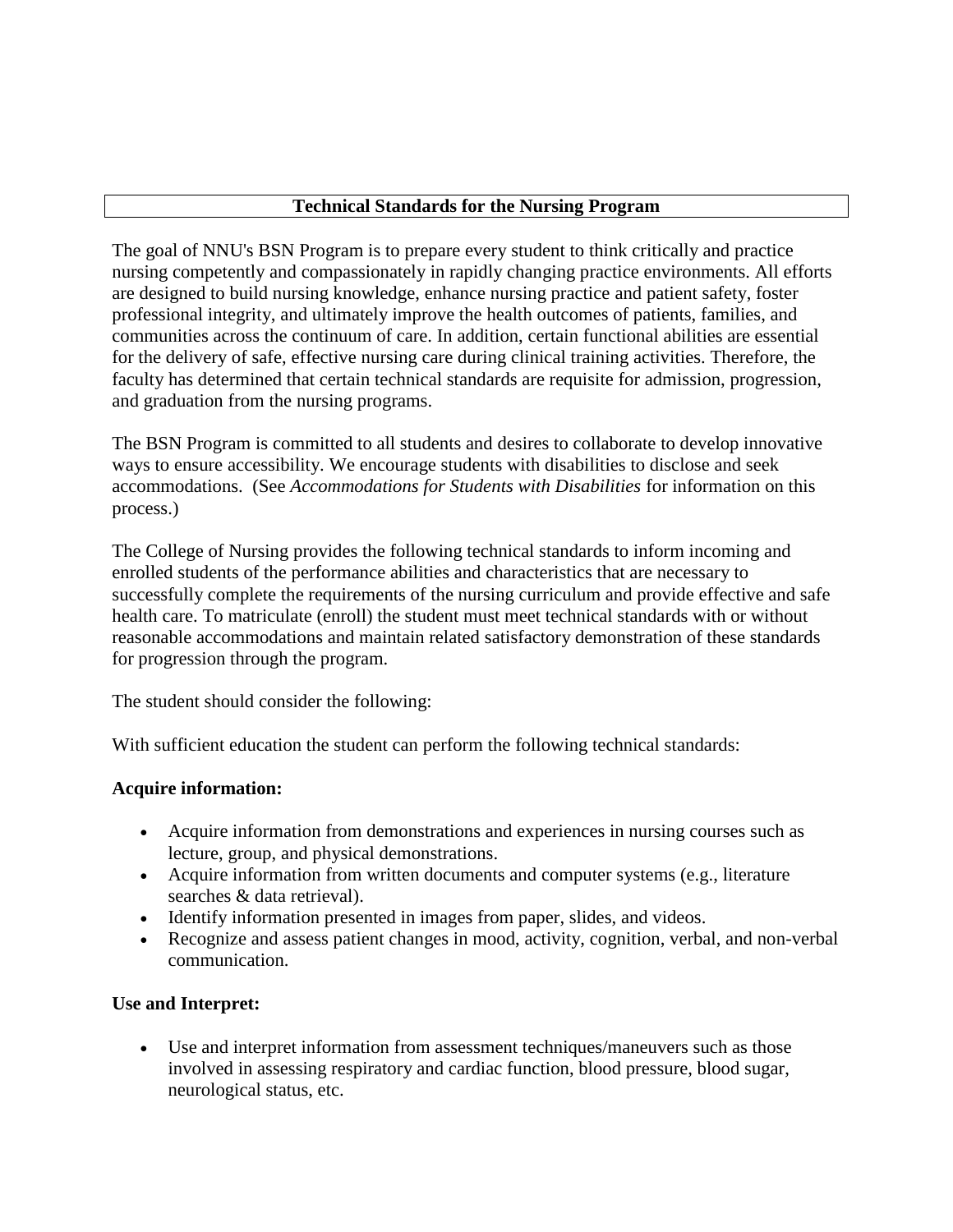• Use and interpret information related to physiologic phenomena generated from diagnostic tools (i.e., sphygmomanometer, otoscope, ophthalmoscope) during a comprehensive examination of a client or patient.

# **Motor:**

- Possess psychomotor skills necessary to provide holistic nursing care and perform or assist with procedures, treatments, and medication administration.
- Practice in a safe manner and appropriately provide care in emergencies and life support procedures and perform standard precautions against contamination.

# **Communication**:

- Communicate effectively and sensitively with patients and families.
- Communicate effectively with faculty, preceptors, and all members of the healthcare team during practicum and other learning experiences.
- Accurately elicit information including a health history  $\&$  other information to adequately and effectively evaluate a client or patient's condition.

# **Intellectual ability:**

- Measure, calculate, reason, analyze, and synthesize data related to patient diagnosis and treatment of patients.
- Exercise proper judgment and complete responsibilities in a timely and accurate manner according to the generalist nursing role.
- Synthesize information, problem solve, and think critically to judge the most appropriate strategy or assessment strategy.
- Ask for help when needed and make proper judgments of when a nursing task can or cannot be carried out alone.

# **Behavioral**:

- Maintain respectful, sensitive, effective relationships with clients/patients, families, students, faculty, staff, preceptors and other professionals under all circumstances.
- Exercise skills of diplomacy to advocate for patients in need.
- Possess emotional stability to function under stress and adapt to changing environments inherent to the classroom and practice settings with or without accommodations.

## **Character:**

- Concern for others, integrity, accountability, interest, and motivation are necessary personal qualities.
- Demonstrate intent and desire to follow the ANA Scope & Standards of Care and Nursing Code of Ethics.

Students who, after review of the technical standards determine that they require accommodation to fully engage in the program, should contact the Office of Student Disability Services to confidentially discuss their accommodation needs. Given the clinical nature of our programs,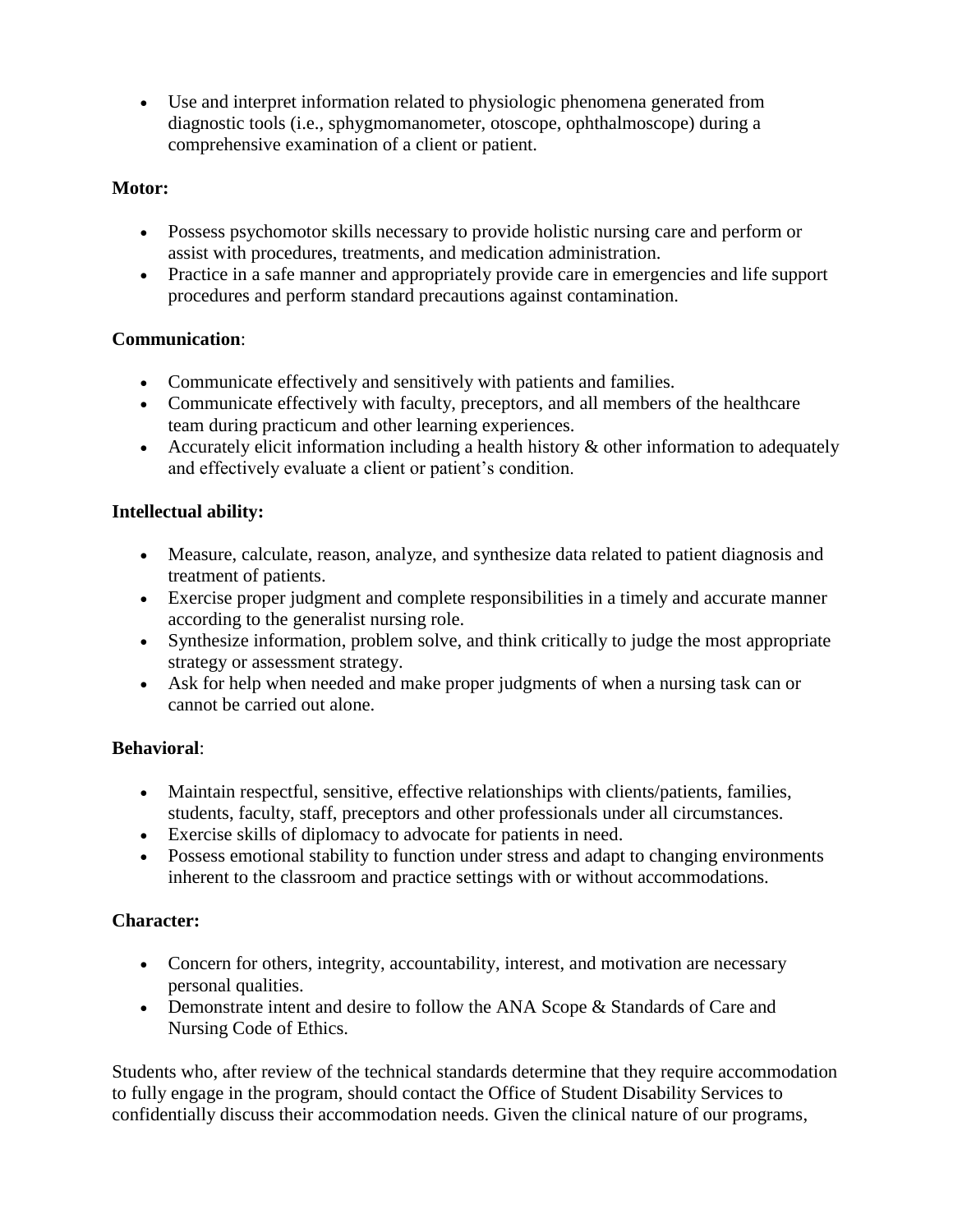additional time may be needed to implement accommodations. Accommodations are never retroactive; therefore, timely requests are essential and encouraged.

*Adapted from: Technical Standards for College of Nursing Students, Rush University, 2019*

*Revised 2019-2020*

## **Policy for Admission to NNU Nursing Program through Advanced Placement**

Consideration for advanced placement into the BSN program at Northwest Nazarene University will be decided on a case by case basis. Admission will be granted only if there is space available in the semester for which the applicant is qualified for entry. Students who failed any nursing course or withdrew failing from any nursing course prior to application for advanced placement/transfer credit are not eligible for advanced placement in the BSN program at NNU.

Any applicant requesting admission into upper level courses must request the review of nursing courses for transfer credit/advanced placement in writing. Syllabi of all nursing courses for which applicant is requesting transfer credit must be submitted to nursing for determination of placement level and approval of course equivalency. Courses requested for advanced placement must be approved for equivalency by the BSN Chair (or designee) and the faculty of record for the nursing courses to be accepted by transfer credit.

Syllabi for requested transfer nursing courses must be submitted no later than **May 30** for possible placement into fall semester or **November 1** for possible placement into spring semester. The applicant must also give written approval for the BSN Chair to contact the chairperson of the previous nursing program(s) regarding the student.

Applicants for advanced placement in the BSN must meet all the NNU requirements.

- 1. All admission requirements must be met including:
	- a. Cumulative GPA on pre-requisite courses of 3.0, with no course less than "C" including:

BIOL 2010 Human Anatomy and Physiology I (3) BIOL 2010L Human Anatomy and Physiology I Lab (1) BIOL 2030 Human Anatomy and Physiology II (3) BIOL 2030L Human Anatomy and Physiology II Lab (1) \*CHEM 1210 Principles of Organic and Biochemistry (3) \*CHEM 1210L Principles of Organic and Biochemistry Lab (1) ENGL 1030 University Writing and Research (3) NURS2100 Medical Terminology (1) PSYC 1550 Introduction to Psychology (3) CLTA1550 Cultural Anthropology (3) or Intro to Sociology (3) *One semester of General Chemistry is required for entrance into the nursing program for spring admission only; Organic/ Biochemistry is required for Fall 2020 Admission and thereafter.*

- b. Pass Background Check, required by NNU (**Not transferrable**)
- c. Complete and pass an interview